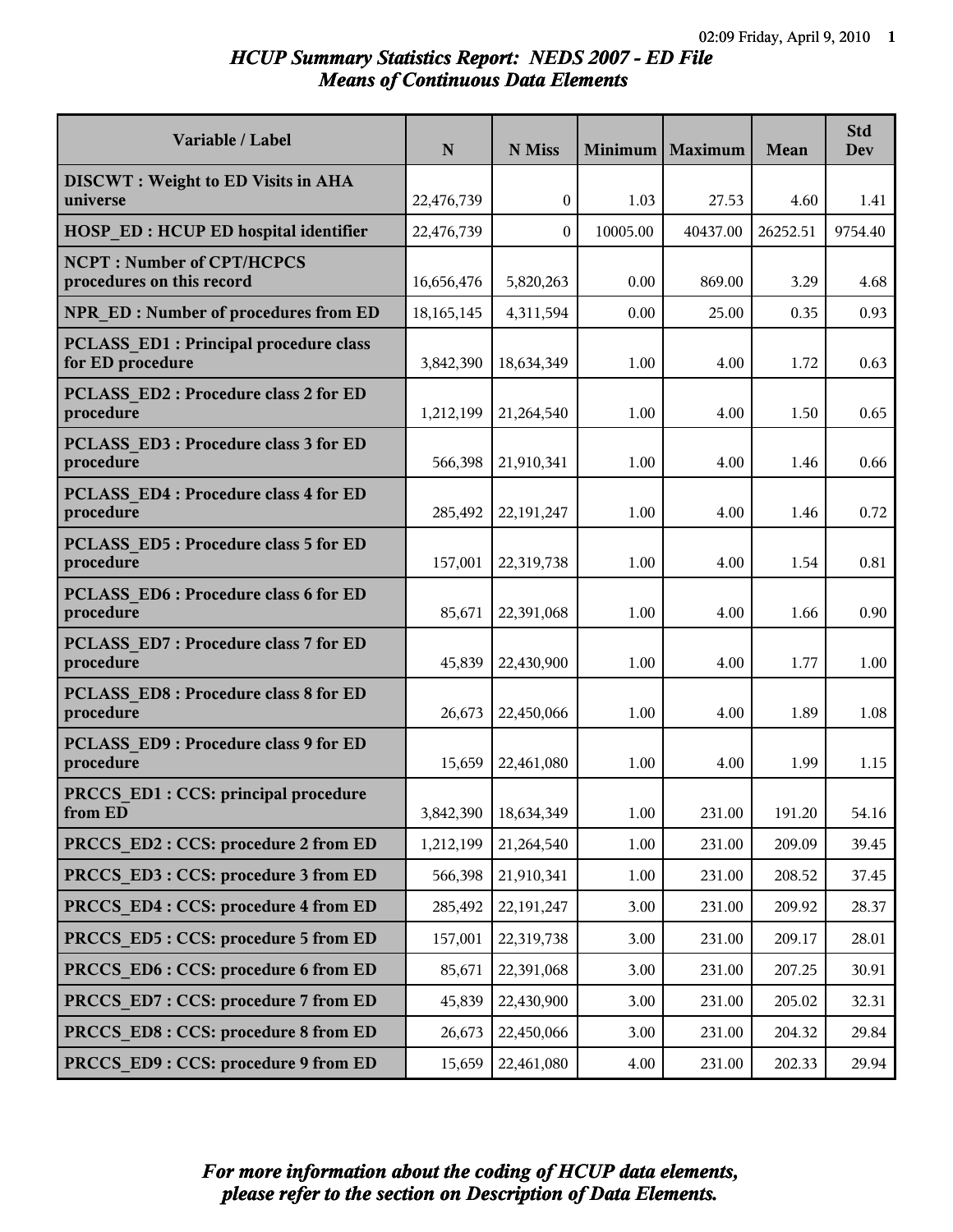| CPT1              | Frequency  | Percent |
|-------------------|------------|---------|
| Blank             | 10,478,974 | 46.62   |
| Valid PR          | 11,845,544 | 52.70   |
| Invalid PR (invl) | 152,221    | 0.68    |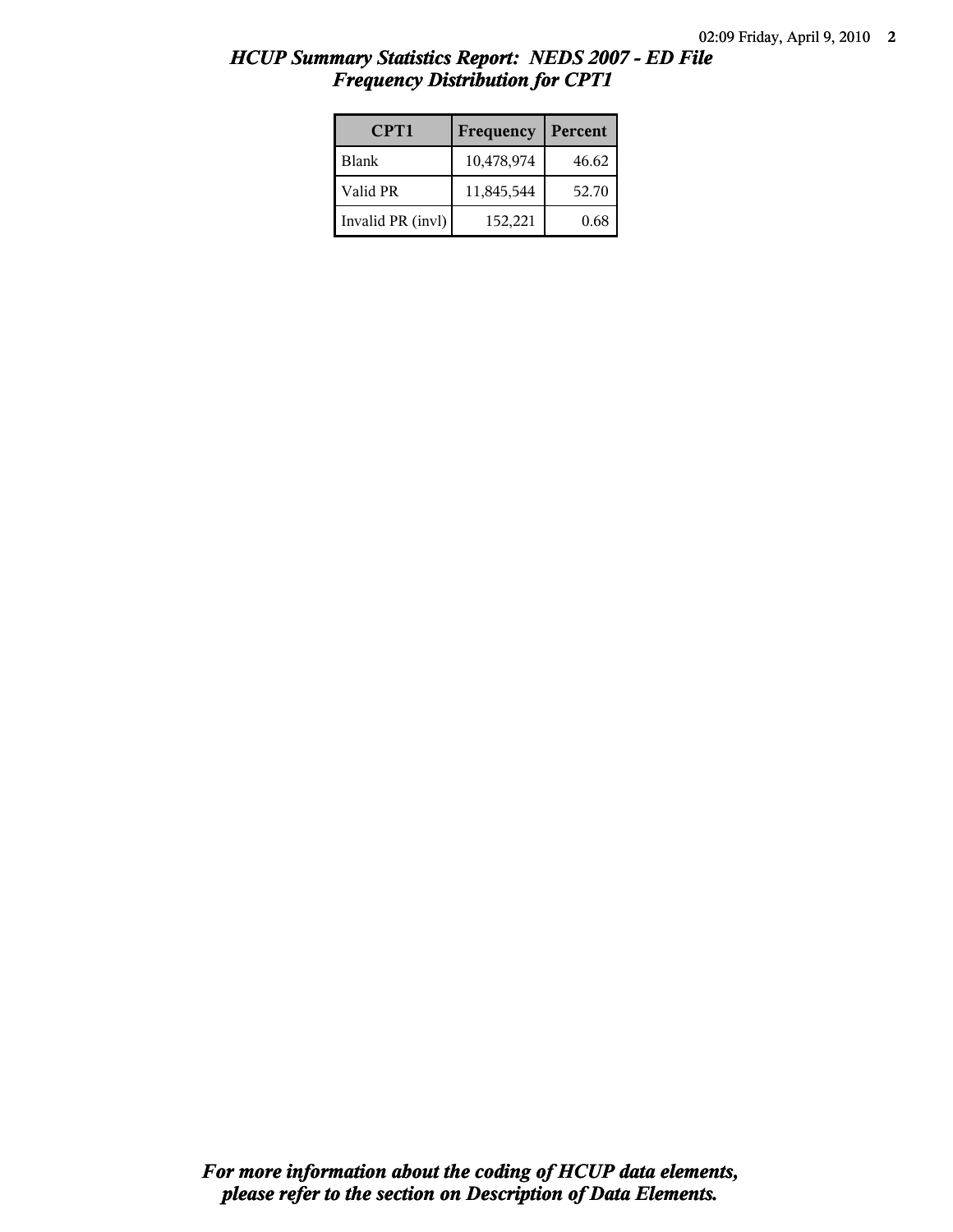| <b>HCUPFILE</b>   Frequency   Percent |            |        |
|---------------------------------------|------------|--------|
| <b>SEDD</b>                           | 22,476,739 | 100.00 |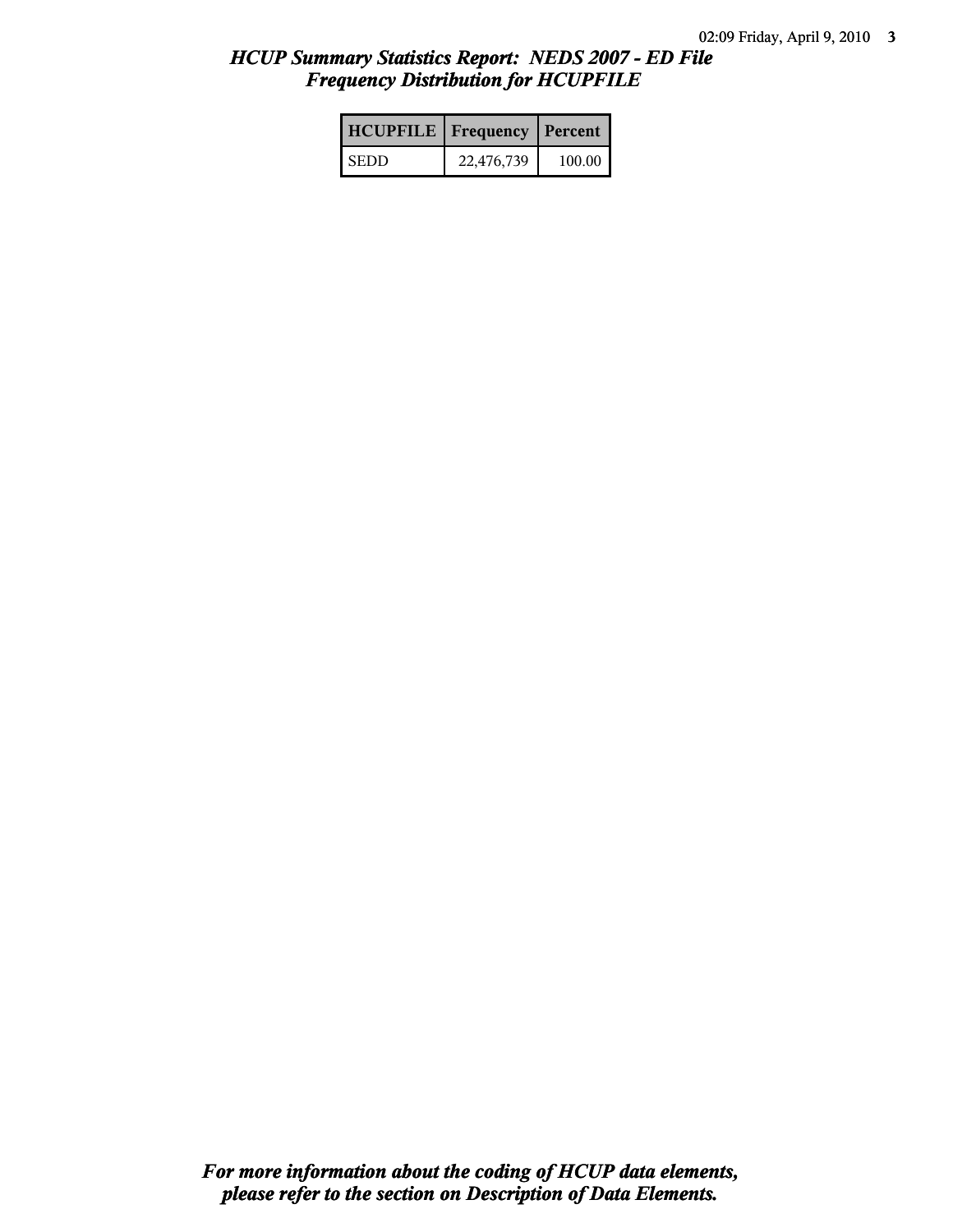| <b>NCPT</b>   | Frequency | Percent |
|---------------|-----------|---------|
|               | 5,820,263 | 25.89   |
| $\theta$      | 4,658,711 | 20.73   |
| 1             | 3,693,404 | 16.43   |
| 2             | 2,178,806 | 9.69    |
| 3             | 1,347,912 | 6.00    |
| 4             | 858,855   | 3.82    |
| 5             | 577,510   | 2.57    |
| 6             | 474,494   | 2.11    |
| 7             | 379,209   | 1.69    |
| 8             | 336,027   | 1.49    |
| 9             | 504,222   | 2.24    |
| 10            | 491,228   | 2.19    |
| 11            | 187,021   | 0.83    |
| 12            | 159,766   | 0.71    |
| 13            | 138,852   | 0.62    |
| 14            | 117,545   | 0.52    |
| 15            | 99,064    | 0.44    |
| 16 or greater | 453,850   | 2.02    |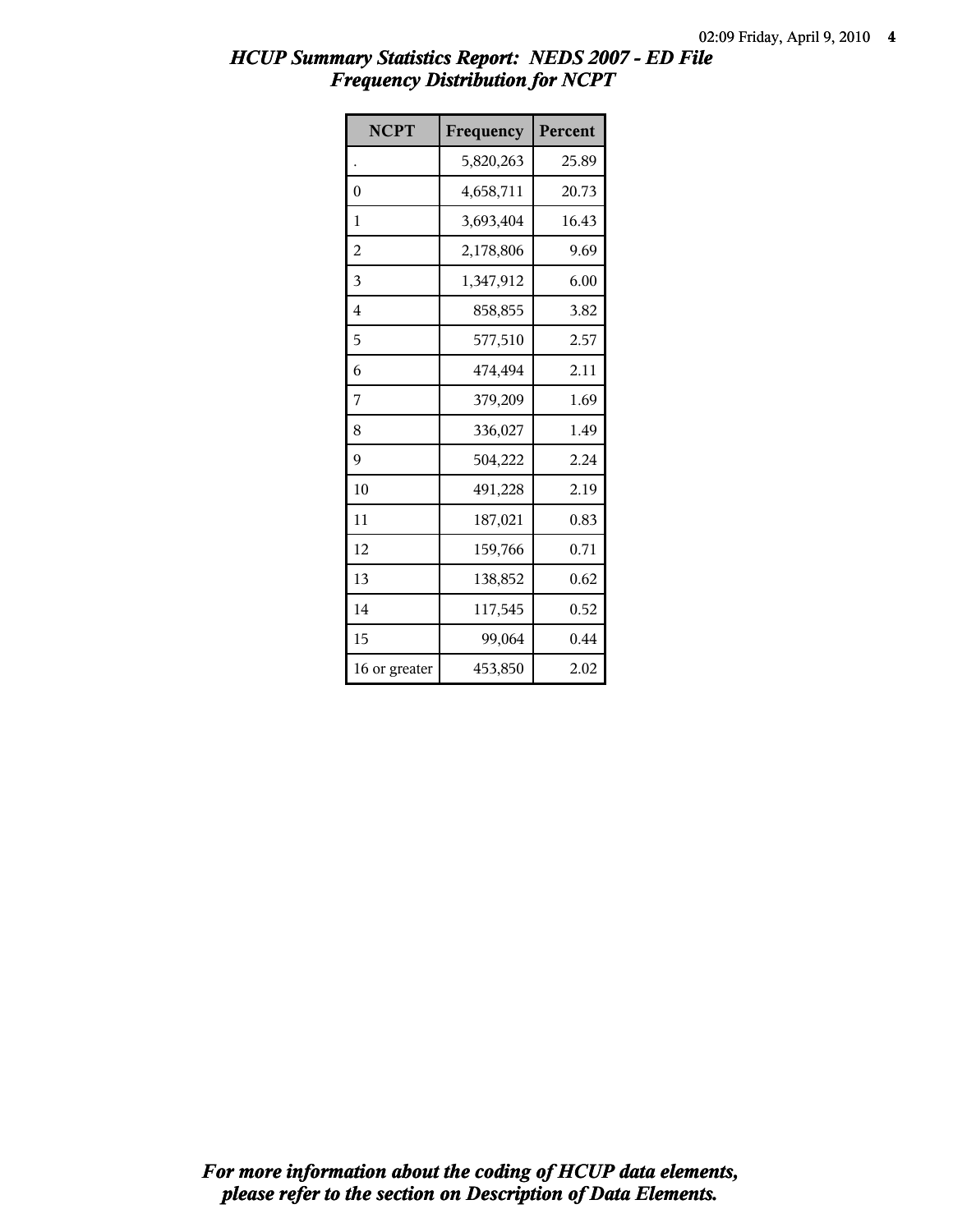| <b>NPR ED</b> | Frequency  | Percent |
|---------------|------------|---------|
|               | 4,311,594  | 19.18   |
| 0             | 14,287,667 | 63.57   |
| 1             | 2,632,902  | 11.71   |
| 2             | 652,970    | 2.91    |
| 3             | 287,830    | 1.28    |
| 4             | 132,430    | 0.59    |
| 5             | 73,478     | 0.33    |
| 6             | 41,797     | 0.19    |
| 7             | 21,046     | 0.09    |
| 8             | 12,605     | 0.06    |
| 9             | 7,412      | 0.03    |
| 10            | 7,321      | 0.03    |
| 11            | 1,945      | 0.01    |
| 12            | 1,621      | 0.01    |
| 13            | 1,389      | 0.01    |
| 14            | 950        | 0.00    |
| 15            | 699        | 0.00    |
| 16 or greater | 1,083      | 0.00    |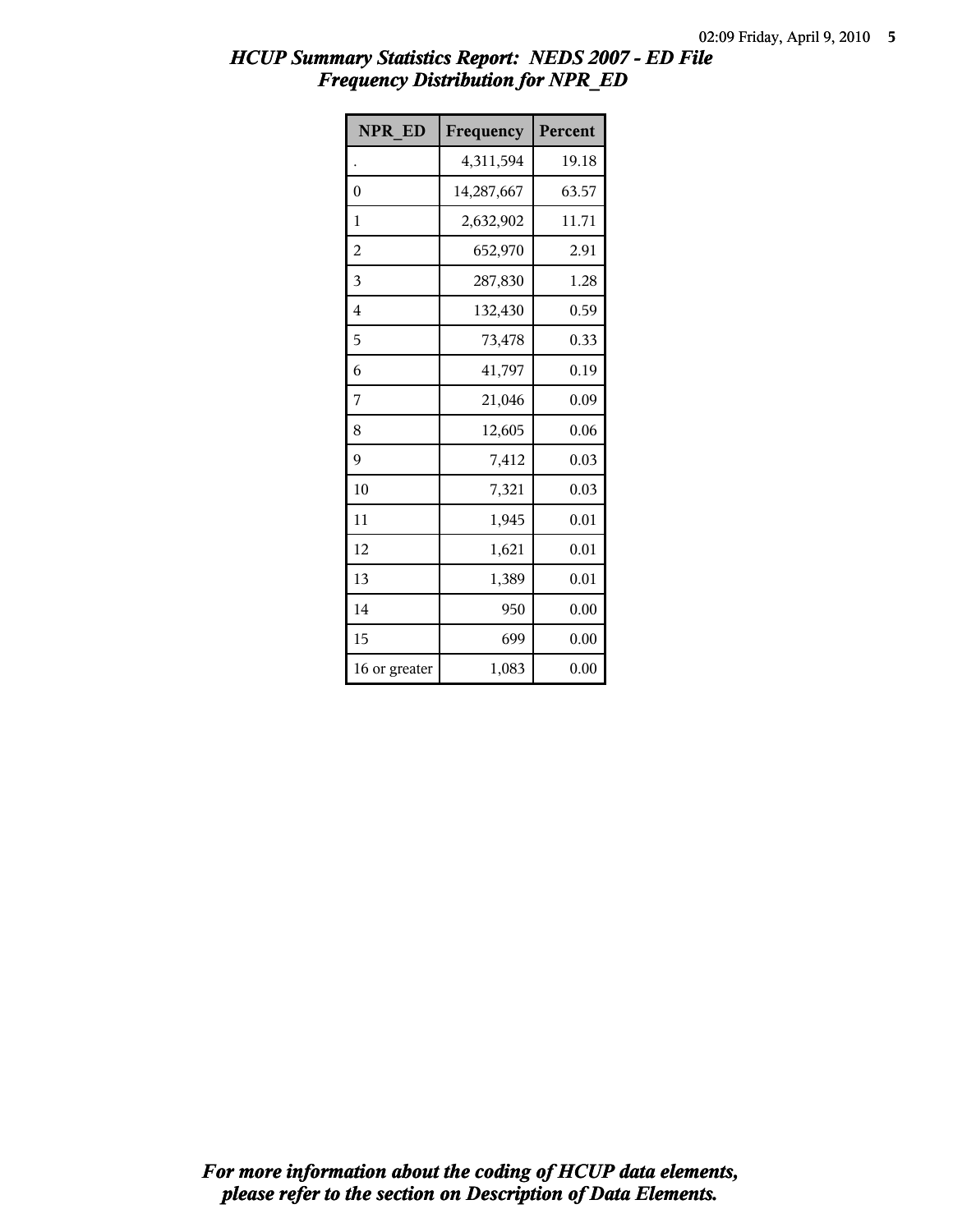| <b>PCLASS ED1</b>                                                | Frequency  | Percent |
|------------------------------------------------------------------|------------|---------|
| $\therefore$ Missing                                             | 18,602,157 | 82.76   |
| .A: Invalid                                                      | 31,250     | 0.14    |
| .C: Inconsistent                                                 | 942        | 0.00    |
| 1: Minor Diagnostic - Non-operating room diagnostic procedures   | 1,339,776  | 5.96    |
| 2: Minor Therapeutic - Non-operating room therapeutic procedures | 2,373,378  | 10.56   |
| 3: Major Diagnostic - Operating room diagnostic procedures       | 3,174      | 0.01    |
| 4: Major Therapeutic - Operating room therapeutic procedures     | 126,062    | 0.56    |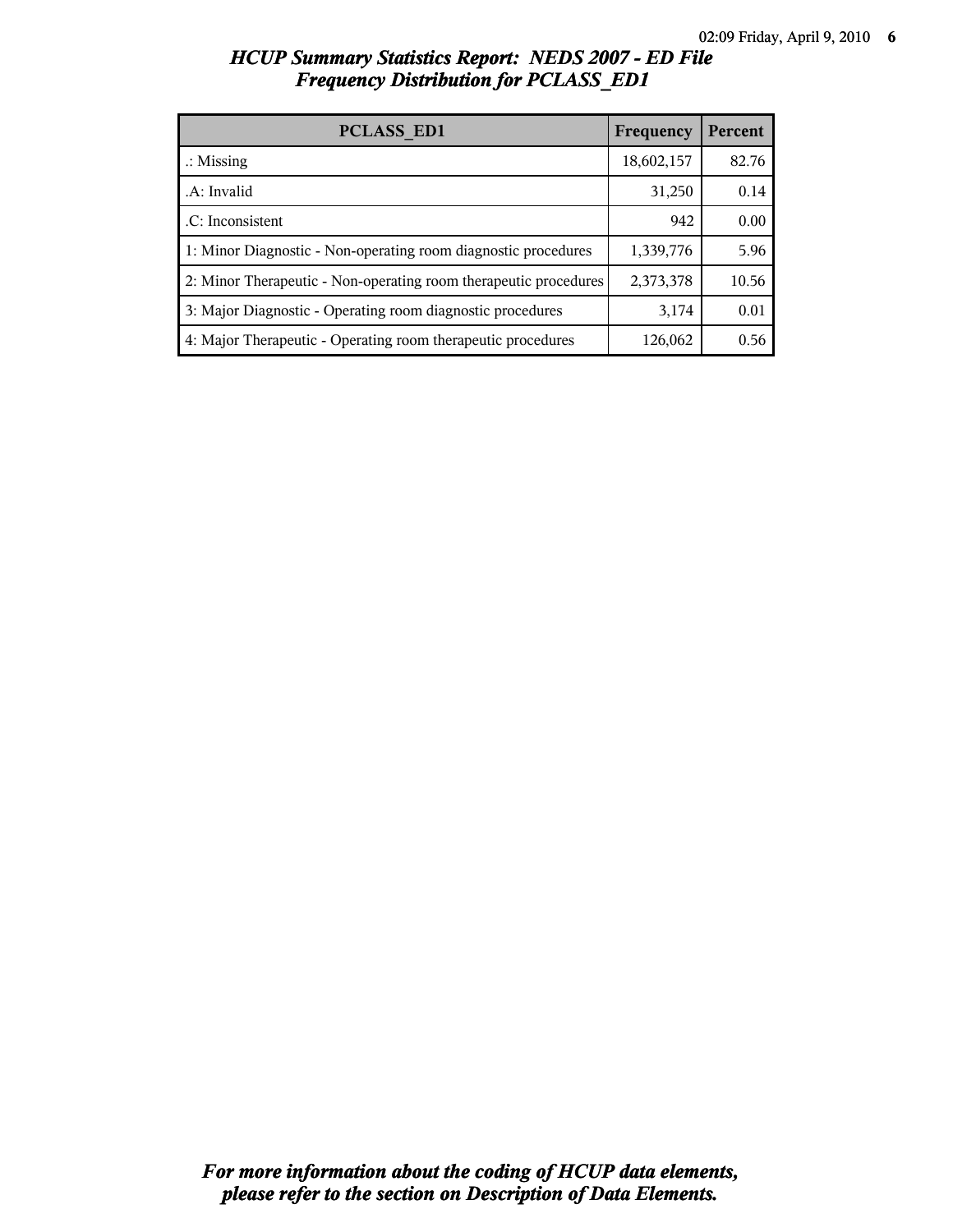| PRCCS ED1                                                                     | Frequency  | Percent |
|-------------------------------------------------------------------------------|------------|---------|
| $\therefore$ Missing                                                          | 18,602,157 | 82.76   |
| A: Invalid procedure                                                          | 31,250     | 0.14    |
| C: Inconsistent                                                               | 942        | 0.00    |
| 1: Incision and excision of CNS                                               | 20         | 0.00    |
| 2: Insertion; replacement; or removal of extracranial ventricular shunt       | 108        | 0.00    |
| 3: Laminectomy; excision intervertebral disc                                  | 1,486      | 0.01    |
| 4: Diagnostic spinal tap                                                      | 21,975     | 0.10    |
| 5: Insertion of catheter or spinal stimulator and injection into spinal canal | 1,345      | 0.01    |
| 6: Decompression peripheral nerve                                             | 280        | 0.00    |
| 7: Other diagnostic nervous system procedures                                 | 99         | 0.00    |
| 8: Other non-OR or closed therapeutic nervous system procedures               | 14,156     | 0.06    |
| 9: Other OR therapeutic nervous system procedures                             | 389        | 0.00    |
| 10: Thyroidectomy; partial or complete                                        | 54         | 0.00    |
| 11: Diagnostic endocrine procedures                                           | 35         | 0.00    |
| 12: Other therapeutic endocrine procedures                                    | 37         | 0.00    |
| 13: Corneal transplant                                                        | 50         | 0.00    |
| 14: Glaucoma procedures                                                       | 17         | 0.00    |
| 15: Lens and cataract procedures                                              | 738        | 0.00    |
| 16: Repair of retinal tear; detachment                                        | 261        | 0.00    |
| 17: Destruction of lesion of retina and choroid                               | 128        | 0.00    |
| 18: Diagnostic procedures on eye                                              | 822        | 0.00    |
| 19: Other therapeutic procedures on eyelids; conjunctiva; cornea              | 42,383     | 0.19    |
| 20: Other intraocular therapeutic procedures                                  | 7,069      | 0.03    |
| 21: Other extraocular muscle and orbit therapeutic procedures                 | 337        | 0.00    |
| 22: Tympanoplasty                                                             | 34         | 0.00    |
| 23: Myringotomy                                                               | 466        | 0.00    |
| 24: Mastoidectomy                                                             | $\leq 10$  | $***$   |
| 25: Diagnostic procedures on ear                                              | 43         | 0.00    |
| 26: Other therapeutic ear procedures                                          | 20,685     | 0.09    |
| 27: Control of epistaxis                                                      | 25,017     | 0.11    |
| 28: Plastic procedures on nose                                                | 9,502      | 0.04    |
| 29: Dental procedures                                                         | 744        | 0.00    |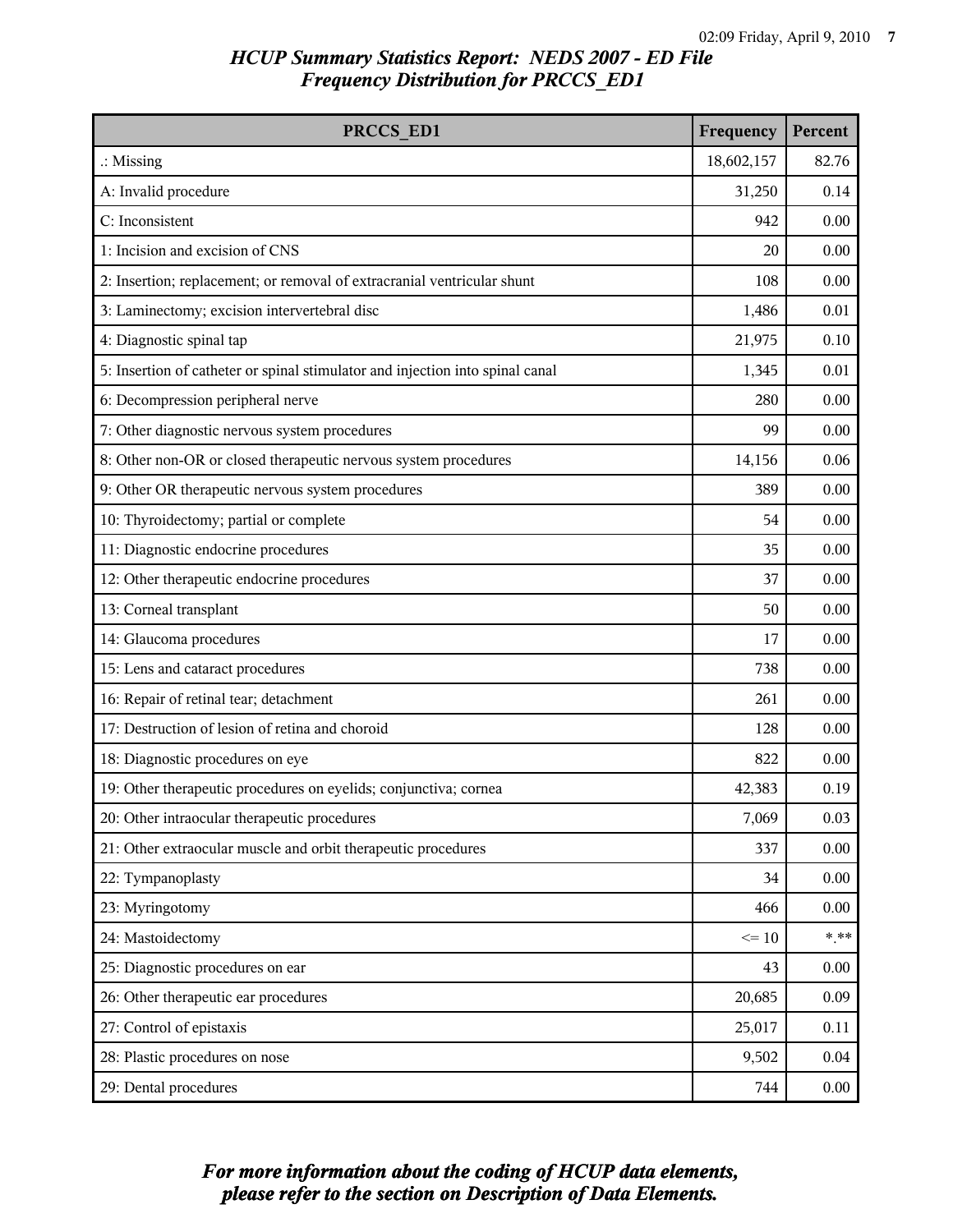| PRCCS ED1                                                                                        | Frequency | Percent |
|--------------------------------------------------------------------------------------------------|-----------|---------|
| 30: Tonsillectomy and/or adenoidectomy                                                           | 1,921     | 0.01    |
| 31: Diagnostic procedures on nose; mouth and pharynx                                             | 2,537     | 0.01    |
| 32: Other non-OR therapeutic procedures on nose; mouth and pharynx                               | 35,631    | 0.16    |
| 33: Other OR therapeutic procedures on nose; mouth and pharynx                                   | 6,378     | 0.03    |
| 34: Tracheostomy; temporary and permanent                                                        | 74        | 0.00    |
| 35: Tracheoscopy and laryngoscopy with biopsy                                                    | 1,842     | 0.01    |
| 37: Diagnostic bronchoscopy and biopsy of bronchus                                               | 537       | 0.00    |
| 38: Other diagnostic procedures on lung and bronchus                                             | $\leq 10$ | $***$   |
| 39: Incision of pleura; thoracentesis; chest drainage                                            | 2,199     | 0.01    |
| 40: Other diagnostic procedures of respiratory tract and mediastinum                             | 161       | 0.00    |
| 41: Other non-OR therapeutic procedures on respiratory system                                    | 820       | 0.00    |
| 42: Other OR Rx procedures on respiratory system and mediastinum                                 | 198       | 0.00    |
| 43: Heart valve procedures                                                                       | 13        | 0.00    |
| 44: Coronary artery bypass graft (CABG)                                                          | $\leq 10$ | $***$   |
| 45: Percutaneous transluminal coronary angioplasty (PTCA)                                        | 763       | 0.00    |
| 46: Coronary thrombolysis                                                                        | $\leq 10$ | $***$   |
| 47: Diagnostic cardiac catheterization; coronary arteriography                                   | 13,143    | 0.06    |
| 48: Insertion; revision; replacement; removal of cardiac pacemaker or cardioverter/defibrillator | 332       | 0.00    |
| 49: Other OR heart procedures                                                                    | 104       | 0.00    |
| 50: Extracorporeal circulation auxiliary to open heart procedures                                | $\leq 10$ | $***$   |
| 51: Endarterectomy; vessel of head and neck                                                      | $\leq 10$ | $***$   |
| 52: Aortic resection; replacement or anastomosis                                                 | 27        | 0.00    |
| 53: Varicose vein stripping; lower limb                                                          | 72        | 0.00    |
| 54: Other vascular catheterization; not heart                                                    | 20,529    | 0.09    |
| 55: Peripheral vascular bypass                                                                   | 30        | 0.00    |
| 57: Creation; revision and removal of arteriovenous fistula or vessel-to-vessel cannula for di a | 181       | 0.00    |
| 58: Hemodialysis                                                                                 | 2,761     | 0.01    |
| 59: Other OR procedures on vessels of head and neck                                              | 53        | 0.00    |
| 60: Embolectomy and endarterectomy of lower limbs                                                | $\leq 10$ | $***$   |
| 61: Other OR procedures on vessels other than head and neck                                      | 2,254     | 0.01    |
| 62: Other diagnostic cardiovascular procedures                                                   | 157       | 0.00    |
| 63: Other non-OR therapeutic cardiovascular procedures                                           | 641       | 0.00    |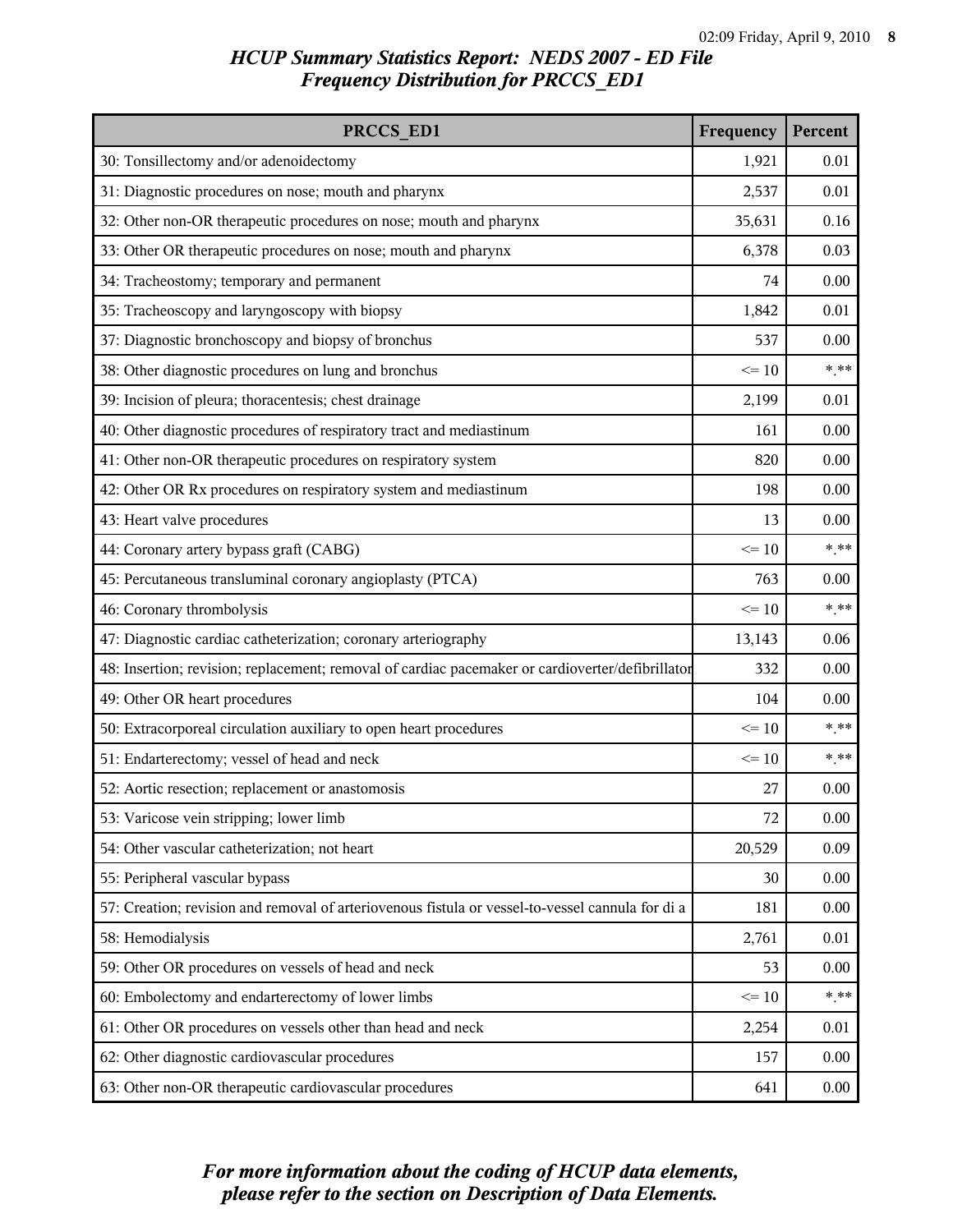| PRCCS ED1                                                     | Frequency | Percent  |
|---------------------------------------------------------------|-----------|----------|
| 64: Bone marrow transplant                                    | $\leq 10$ | $***$    |
| 65: Bone marrow biopsy                                        | 224       | 0.00     |
| 66: Procedures on spleen                                      | 13        | 0.00     |
| 67: Other therapeutic procedures; hemic and lymphatic system  | 203       | 0.00     |
| 69: Esophageal dilatation                                     | 1,316     | 0.01     |
| 70: Upper gastrointestinal endoscopy; biopsy                  | 13,148    | 0.06     |
| 71: Gastrostomy; temporary and permanent                      | 344       | 0.00     |
| 72: Colostomy; temporary and permanent                        | $\leq 10$ | $***$    |
| 73: Ileostomy and other enterostomy                           | 41        | 0.00     |
| 74: Gastrectomy; partial and total                            | $\leq 10$ | $***$    |
| 75: Small bowel resection                                     | $\leq 10$ | $***$    |
| 76: Colonoscopy and biopsy                                    | 5,775     | 0.03     |
| 77: Proctoscopy and anorectal biopsy                          | 1,197     | 0.01     |
| 78: Colorectal resection                                      | 15        | 0.00     |
| 79: Local excision of large intestine lesion (not endoscopic) | $\leq 10$ | $***$    |
| 80: Appendectomy                                              | 12,761    | 0.06     |
| 81: Hemorrhoid procedures                                     | 2,681     | 0.01     |
| 82: Endoscopic retrograde cannulation of pancreas (ERCP)      | 41        | 0.00     |
| 83: Biopsy of liver                                           | 103       | 0.00     |
| 84: Cholecystectomy and common duct exploration               | 4,840     | 0.02     |
| 85: Inguinal and femoral hernia repair                        | 1,077     | 0.00     |
| 86: Other hernia repair                                       | 734       | 0.00     |
| 87: Laparoscopy (GI only)                                     | 341       | 0.00     |
| 88: Abdominal paracentesis                                    | 1,843     | 0.01     |
| 89: Exploratory laparotomy                                    | 49        | 0.00     |
| 90: Excision; lysis peritoneal adhesions                      | 128       | 0.00     |
| 91: Peritoneal dialysis                                       | 46        | 0.00     |
| 92: Other bowel diagnostic procedures                         | 181       | 0.00     |
| 93: Other non-OR upper GI therapeutic procedures              | 7,209     | 0.03     |
| 94: Other OR upper GI therapeutic procedures                  | 382       | 0.00     |
| 95: Other non-OR lower GI therapeutic procedures              | 3,257     | 0.01     |
| 96: Other OR lower GI therapeutic procedures                  | 4,068     | $0.02\,$ |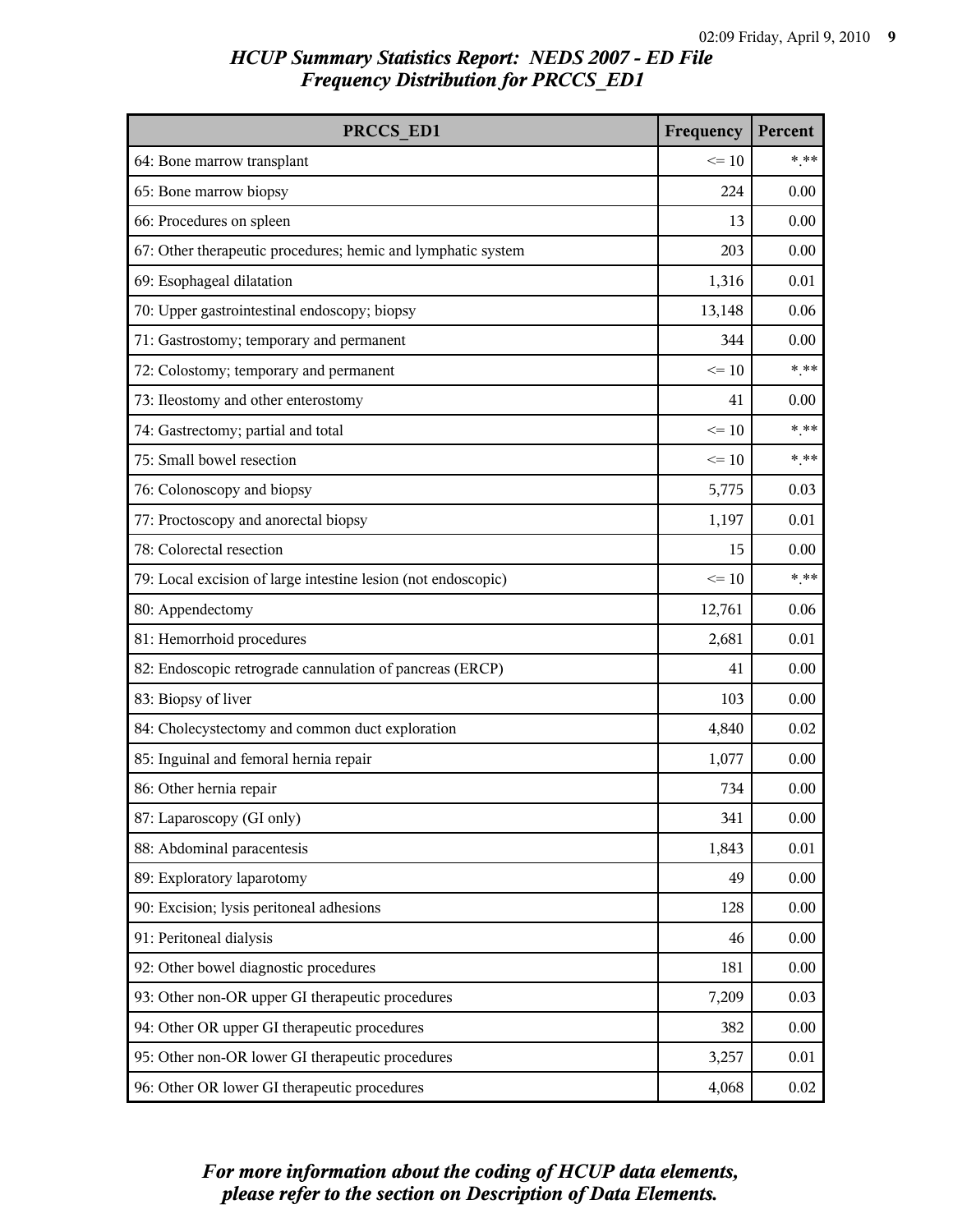| PRCCS ED1                                                                  | Frequency | Percent  |
|----------------------------------------------------------------------------|-----------|----------|
| 97: Other gastrointestinal diagnostic procedures                           | 57        | 0.00     |
| 98: Other non-OR gastrointestinal therapeutic procedures                   | 1,316     | 0.01     |
| 99: Other OR gastrointestinal therapeutic procedures                       | 435       | 0.00     |
| 100: Endoscopy and endoscopic biopsy of the urinary tract                  | 553       | 0.00     |
| 101: Transurethral excision; drainage; or removal urinary obstruction      | 5,427     | 0.02     |
| 102: Ureteral catheterization                                              | 1,931     | 0.01     |
| 103: Nephrotomy and nephrostomy                                            | 76        | 0.00     |
| 104: Nephrectomy; partial or complete                                      | $\leq 10$ | $***$    |
| 106: Genitourinary incontinence procedures                                 | 109       | 0.00     |
| 107: Extracorporeal lithotripsy; urinary                                   | 283       | 0.00     |
| 108: Indwelling catheter                                                   | 51,199    | 0.23     |
| 109: Procedures on the urethra                                             | 462       | 0.00     |
| 110: Other diagnostic procedures of urinary tract                          | 197       | 0.00     |
| 111: Other non-OR therapeutic procedures of urinary tract                  | 6,595     | 0.03     |
| 112: Other OR therapeutic procedures of urinary tract                      | 5,200     | 0.02     |
| 113: Transurethral resection of prostate (TURP)                            | 69        | 0.00     |
| 114: Open prostatectomy                                                    | $\leq 10$ | $*$ **   |
| 115: Circumcision                                                          | 105       | 0.00     |
| 116: Diagnostic procedures; male genital                                   | 46        | 0.00     |
| 117: Other non-OR therapeutic procedures; male genital                     | 1,619     | 0.01     |
| 118: Other OR therapeutic procedures; male genital                         | 1,594     | 0.01     |
| 119: Oophorectomy; unilateral and bilateral                                | 339       | 0.00     |
| 120: Other operations on ovary                                             | 519       | 0.00     |
| 121: Ligation or occlusion of fallopian tubes                              | 115       | 0.00     |
| 122: Removal of ectopic pregnancy                                          | 1,539     | 0.01     |
| 123: Other operations on fallopian tubes                                   | 161       | 0.00     |
| 124: Hysterectomy; abdominal and vaginal                                   | 205       | 0.00     |
| 125: Other excision of cervix and uterus                                   | 284       | 0.00     |
| 126: Abortion (termination of pregnancy)                                   | 49        | 0.00     |
| 127: Dilatation and curettage (D&C); aspiration after delivery or abortion | 6,804     | 0.03     |
| 128: Diagnostic dilatation and curettage (D&C)                             | 570       | 0.00     |
| 129: Repair of cystocele and rectocele; obliteration of vaginal vault      | 49        | $0.00\,$ |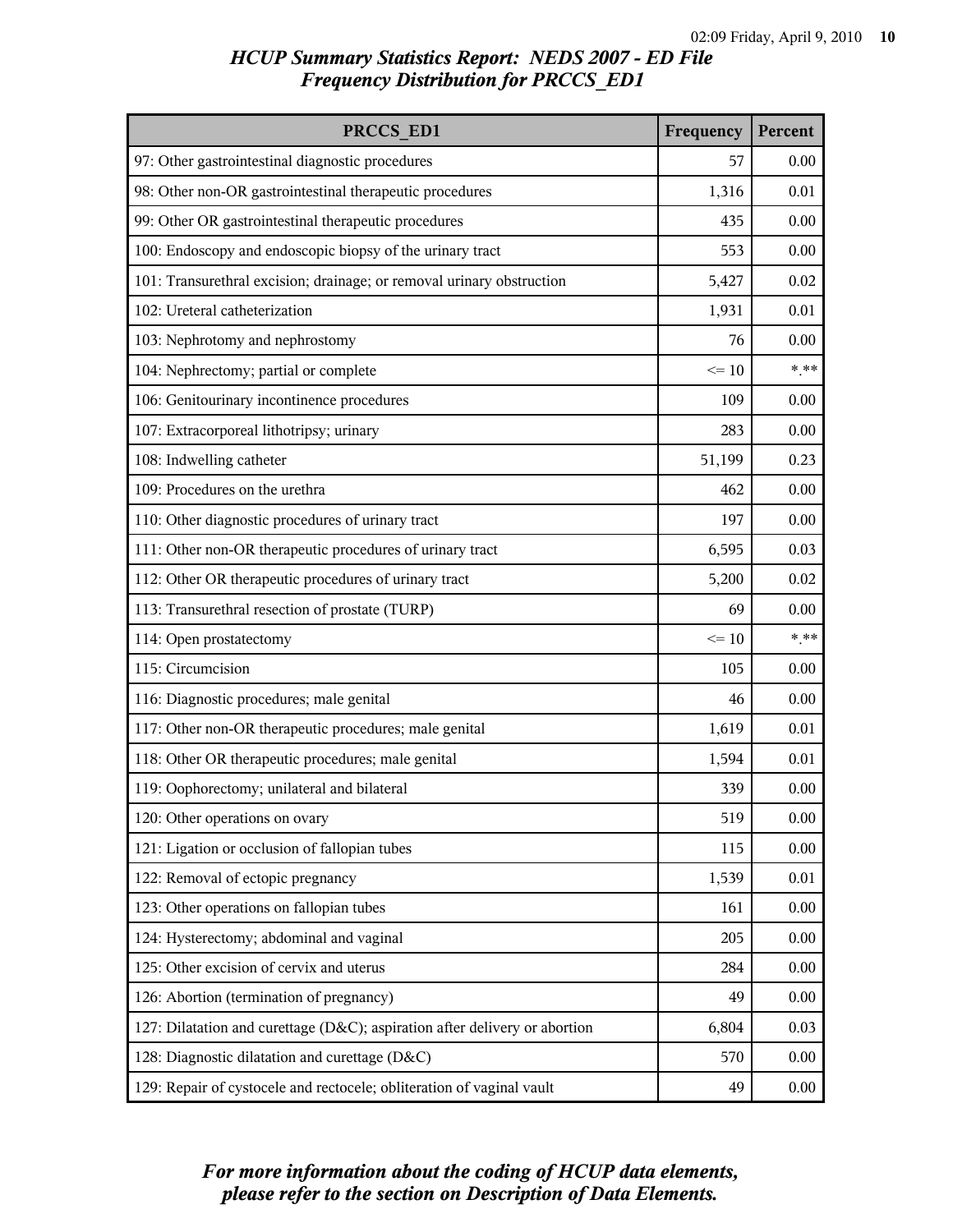| PRCCS ED1                                                                            | Frequency | Percent  |
|--------------------------------------------------------------------------------------|-----------|----------|
| 130: Other diagnostic procedures; female organs                                      | 349       | 0.00     |
| 131: Other non-OR therapeutic procedures; female organs                              | 705       | 0.00     |
| 132: Other OR therapeutic procedures; female organs                                  | 9,285     | 0.04     |
| 133: Episiotomy                                                                      | $\leq 10$ | $***$    |
| 134: Cesarean section                                                                | $\leq 10$ | $***$    |
| 135: Forceps; vacuum; and breech delivery                                            | $\leq 10$ | $***$    |
| 136: Artificial rupture of membranes to assist delivery                              | 42        | 0.00     |
| 137: Other procedures to assist delivery                                             | 208       | 0.00     |
| 138: Diagnostic amniocentesis                                                        | 32        | 0.00     |
| 139: Fetal monitoring                                                                | 12,615    | 0.06     |
| 140: Repair of current obstetric laceration                                          | 23        | 0.00     |
| 141: Other therapeutic obstetrical procedures                                        | 141       | 0.00     |
| 142: Partial excision bone                                                           | 5,036     | 0.02     |
| 143: Bunionectomy or repair of toe deformities                                       | 242       | 0.00     |
| 144: Treatment; facial fracture or dislocation                                       | 2,318     | 0.01     |
| 145: Treatment; fracture or dislocation of radius and ulna                           | 30,651    | 0.14     |
| 146: Treatment; fracture or dislocation of hip and femur                             | 4,128     | 0.02     |
| 147: Treatment; fracture or dislocation of lower extremity (other than hip or femur) | 9,651     | 0.04     |
| 148: Other fracture and dislocation procedure                                        | 34,436    | 0.15     |
| 149: Arthroscopy                                                                     | 28        | 0.00     |
| 150: Division of joint capsule; ligament or cartilage                                | 30        | 0.00     |
| 151: Excision of semilunar cartilage of knee                                         | 372       | 0.00     |
| 152: Arthroplasty knee                                                               | 191       | 0.00     |
| 153: Hip replacement; total and partial                                              | 12        | 0.00     |
| 154: Arthroplasty other than hip or knee                                             | 252       | 0.00     |
| 155: Arthrocentesis                                                                  | 7,223     | 0.03     |
| 156: Injections and aspirations of muscles; tendons; bursa; joints and soft tissue   | 1,101     | $0.00\,$ |
| 157: Amputation of lower extremity                                                   | 177       | 0.00     |
| 158: Spinal fusion                                                                   | 1,023     | 0.00     |
| 159: Other diagnostic procedures on musculoskeletal system                           | 686       | 0.00     |
| 160: Other therapeutic procedures on muscles and tendons                             | 7,541     | 0.03     |
| 161: Other OR therapeutic procedures on bone                                         | 455       | 0.00     |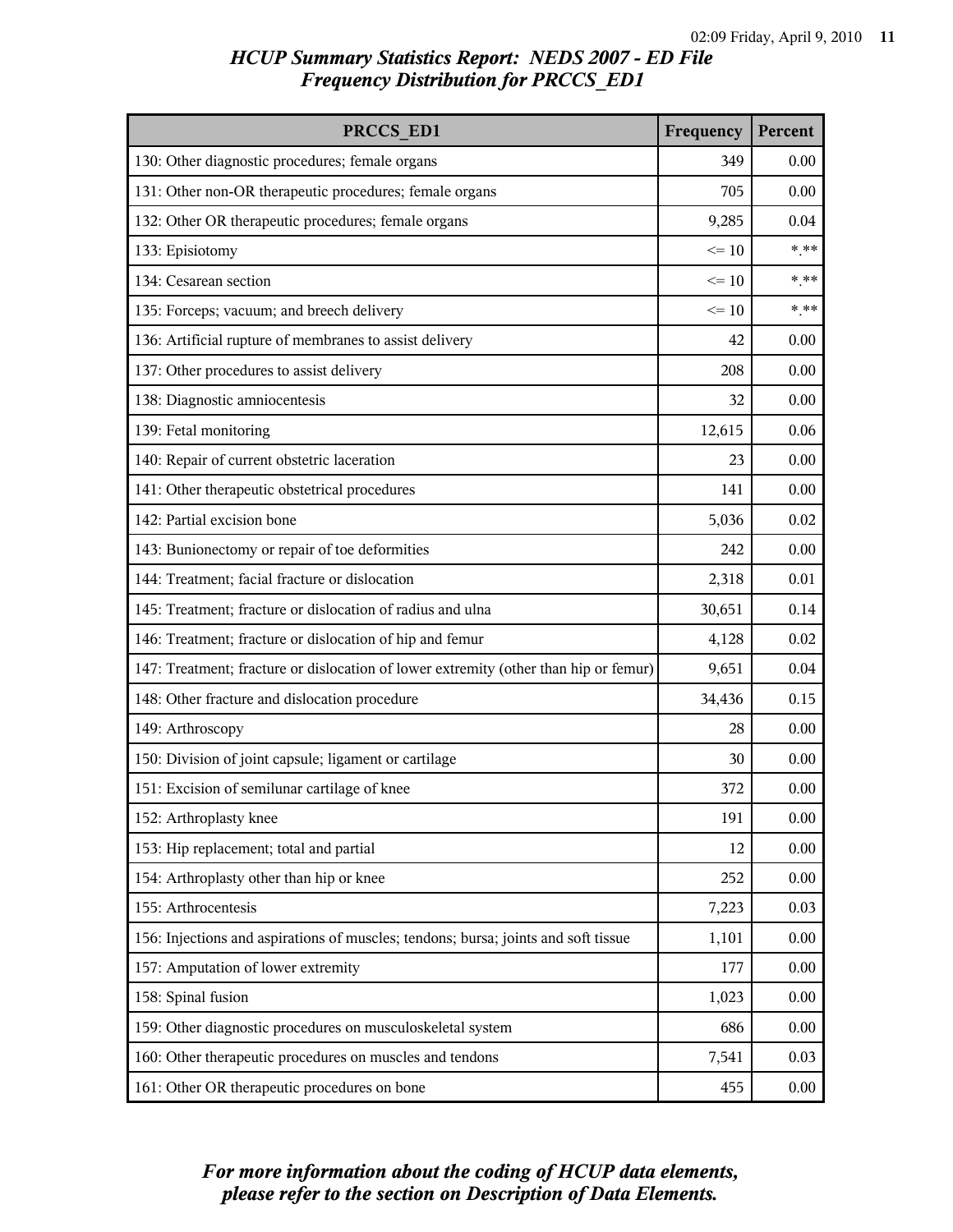| PRCCS ED1                                                          | Frequency | Percent  |
|--------------------------------------------------------------------|-----------|----------|
| 162: Other OR therapeutic procedures on joints                     | 1,740     | 0.01     |
| 163: Other non-OR therapeutic procedures on musculoskeletal system | 26,429    | 0.12     |
| 164: Other OR therapeutic procedures on musculoskeletal system     | 1,914     | 0.01     |
| 165: Breast biopsy and other diagnostic procedures on breast       | 296       | 0.00     |
| 166: Lumpectomy; quadrantectomy of breast                          | 287       | 0.00     |
| 167: Mastectomy                                                    | 31        | 0.00     |
| 168: Incision and drainage; skin and subcutaneous tissue           | 156,116   | 0.69     |
| 169: Debridement of wound; infection or burn                       | 13,448    | 0.06     |
| 170: Excision of skin lesion                                       | 1,847     | 0.01     |
| 171: Suture of skin and subcutaneous tissue                        | 544,822   | 2.42     |
| 172: Skin graft                                                    | 857       | 0.00     |
| 173: Other diagnostic procedures on skin and subcutaneous tissue   | 114       | 0.00     |
| 174: Other non-OR therapeutic procedures on skin and breast        | 37,549    | 0.17     |
| 175: Other OR therapeutic procedures on skin and breast            | 9,592     | 0.04     |
| 176: Other organ transplantation                                   | $\leq 10$ | $***$    |
| 177: Computerized axial tomography (CT) scan head                  | 53,425    | 0.24     |
| 178: CT scan chest                                                 | 8,777     | 0.04     |
| 179: CT scan abdomen                                               | 31,733    | 0.14     |
| 180: Other CT scan                                                 | 4,844     | 0.02     |
| 181: Myelogram                                                     | 75        | 0.00     |
| 182: Mammography                                                   | 45        | 0.00     |
| 183: Routine chest X-ray                                           | 95,306    | 0.42     |
| 184: Intraoperative cholangiogram                                  | $\leq 10$ | $***$    |
| 185: Upper gastrointestinal X-ray                                  | 90        | 0.00     |
| 186: Lower gastrointestinal X-ray                                  | 19        | 0.00     |
| 187: Intravenous pyelogram                                         | 220       | 0.00     |
| 188: Cerebral arteriogram                                          | 247       | 0.00     |
| 189: Contrast aortogram                                            | 115       | 0.00     |
| 190: Contrast arteriogram of femoral and lower extremity arteries  | 90        | 0.00     |
| 191: Arterio- or venogram (not heart and head)                     | 1,539     | 0.01     |
| 192: Diagnostic ultrasound of head and neck                        | 119       | 0.00     |
| 193: Diagnostic ultrasound of heart (echocardiogram)               | 3,718     | $0.02\,$ |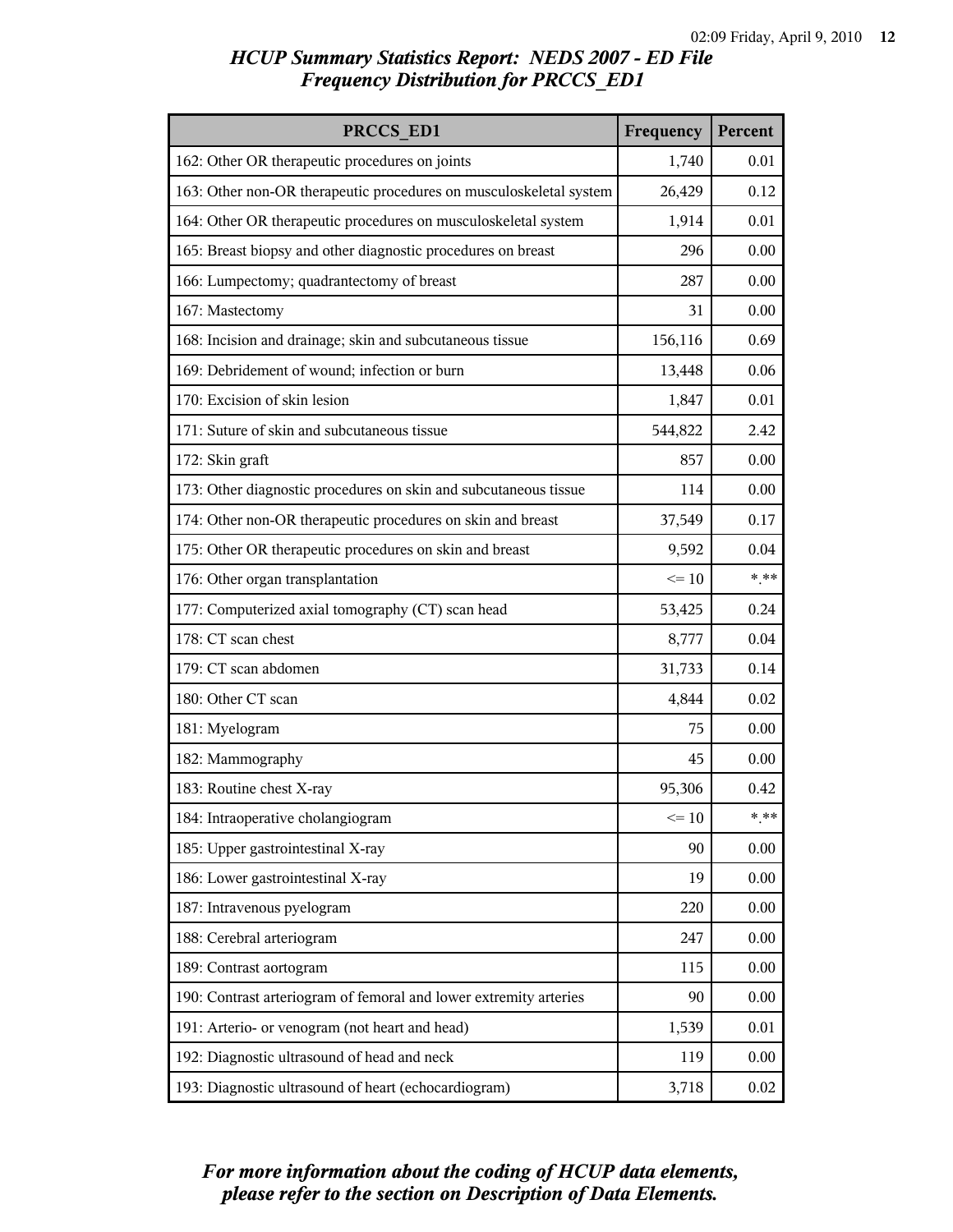| PRCCS ED1                                                           | Frequency | Percent  |
|---------------------------------------------------------------------|-----------|----------|
| 194: Diagnostic ultrasound of gastrointestinal tract                | 269       | 0.00     |
| 195: Diagnostic ultrasound of urinary tract                         | 156       | 0.00     |
| 196: Diagnostic ultrasound of abdomen or retroperitoneum            | 3,663     | 0.02     |
| 197: Other diagnostic ultrasound                                    | 14,072    | 0.06     |
| 198: Magnetic resonance imaging                                     | 1,942     | 0.01     |
| 199: Electroencephalogram (EEG)                                     | 102       | 0.00     |
| 200: Nonoperative urinary system measurements                       | 2,191     | 0.01     |
| 201: Cardiac stress tests                                           | 2,731     | 0.01     |
| 202: Electrocardiogram                                              | 18,208    | 0.08     |
| 203: Electrographic cardiac monitoring                              | 1,986     | 0.01     |
| 204: Swan-Ganz catheterization for monitoring                       | $\leq 10$ | $***$    |
| 205: Arterial blood gases                                           | 397       | 0.00     |
| 206: Microscopic examination (bacterial smear; culture; toxicology) | 11,881    | 0.05     |
| 207: Radioisotope bone scan                                         | $\leq 10$ | $***$    |
| 208: Radioisotope pulmonary scan                                    | 126       | 0.00     |
| 209: Radioisotope scan and function studies                         | 208       | 0.00     |
| 210: Other radioisotope scan                                        | 14        | 0.00     |
| 211: Therapeutic radiology for cancer treatment                     | 50        | 0.00     |
| 212: Diagnostic physical therapy                                    | 449       | 0.00     |
| 213: Physical therapy exercises; manipulation; and other procedures | 164       | 0.00     |
| 214: Traction; splints; and other wound care                        | 421,912   | 1.88     |
| 215: Other physical therapy and rehabilitation                      | 136       | 0.00     |
| 216: Respiratory intubation and mechanical ventilation              | 10,039    | 0.04     |
| 217: Other respiratory therapy                                      | 26,895    | 0.12     |
| 218: Psychological and psychiatric evaluation and therapy           | 2,191     | 0.01     |
| 219: Alcohol and drug rehabilitation/detoxification                 | 4,423     | 0.02     |
| 220: Ophthalmologic and otologic diagnosis and treatment            | 902       | 0.00     |
| 221: Nasogastric tube                                               | 1,463     | 0.01     |
| 222: Blood transfusion                                              | 6,001     | 0.03     |
| 223: Enteral and parenteral nutrition                               | 2,080     | 0.01     |
| 224: Cancer chemotherapy                                            | 52,728    | 0.23     |
| 225: Conversion of cardiac rhythm                                   | 9,513     | $0.04\,$ |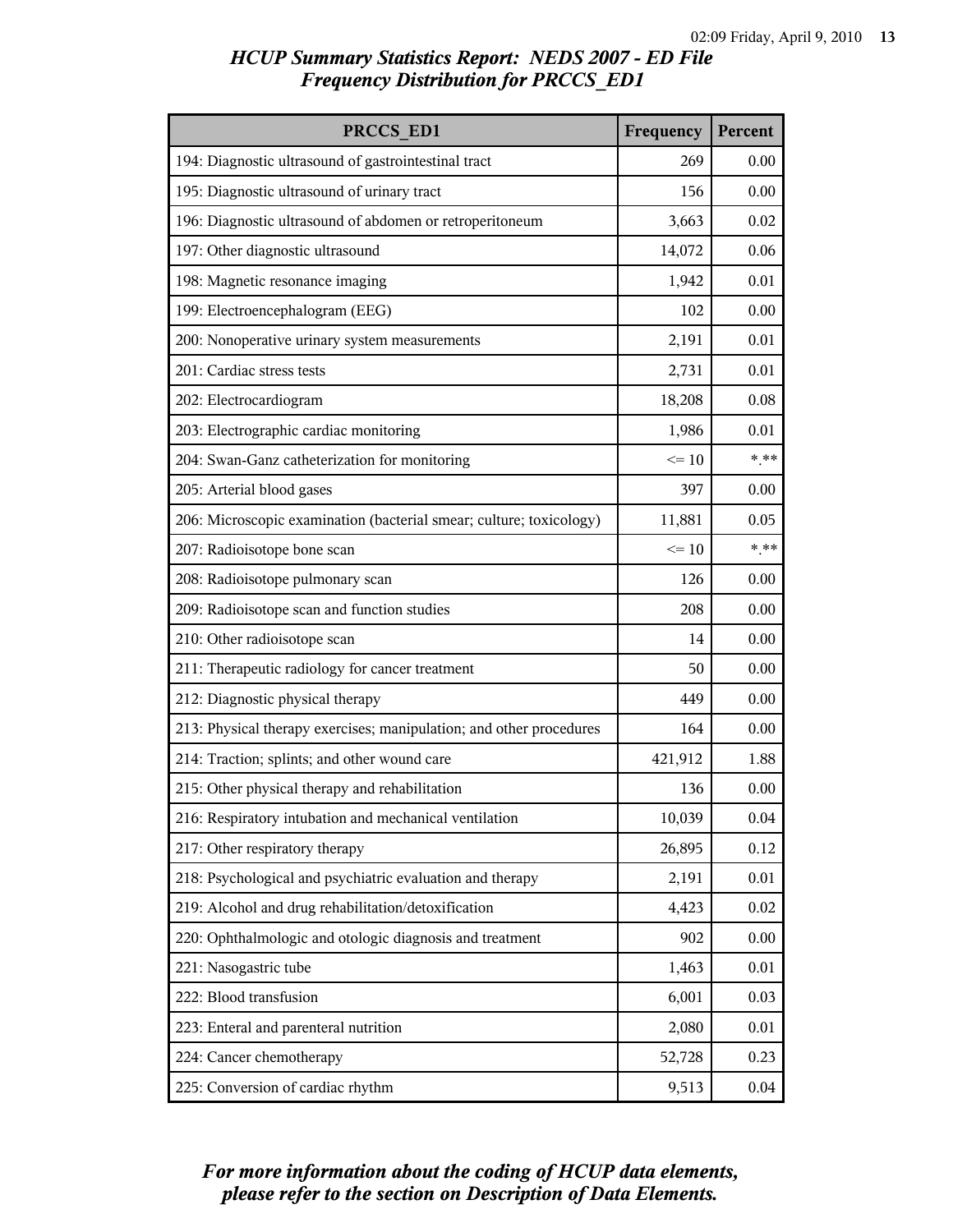| PRCCS ED1                                                              | Frequency | Percent |
|------------------------------------------------------------------------|-----------|---------|
| 226: Other diagnostic radiology and related techniques                 | 156,269   | 0.70    |
| 227: Other diagnostic procedures (interview; evaluation; consultation) | 847,412   | 3.77    |
| 228: Prophylactic vaccinations and inoculations                        | 50,111    | 0.22    |
| 229: Nonoperative removal of foreign body                              | 39,292    | 0.17    |
| 230: Extracorporeal shock wave other than urinary                      | $\leq$ 10 | $***$   |
| 231: Other therapeutic procedures                                      | 636,392   | 2.83    |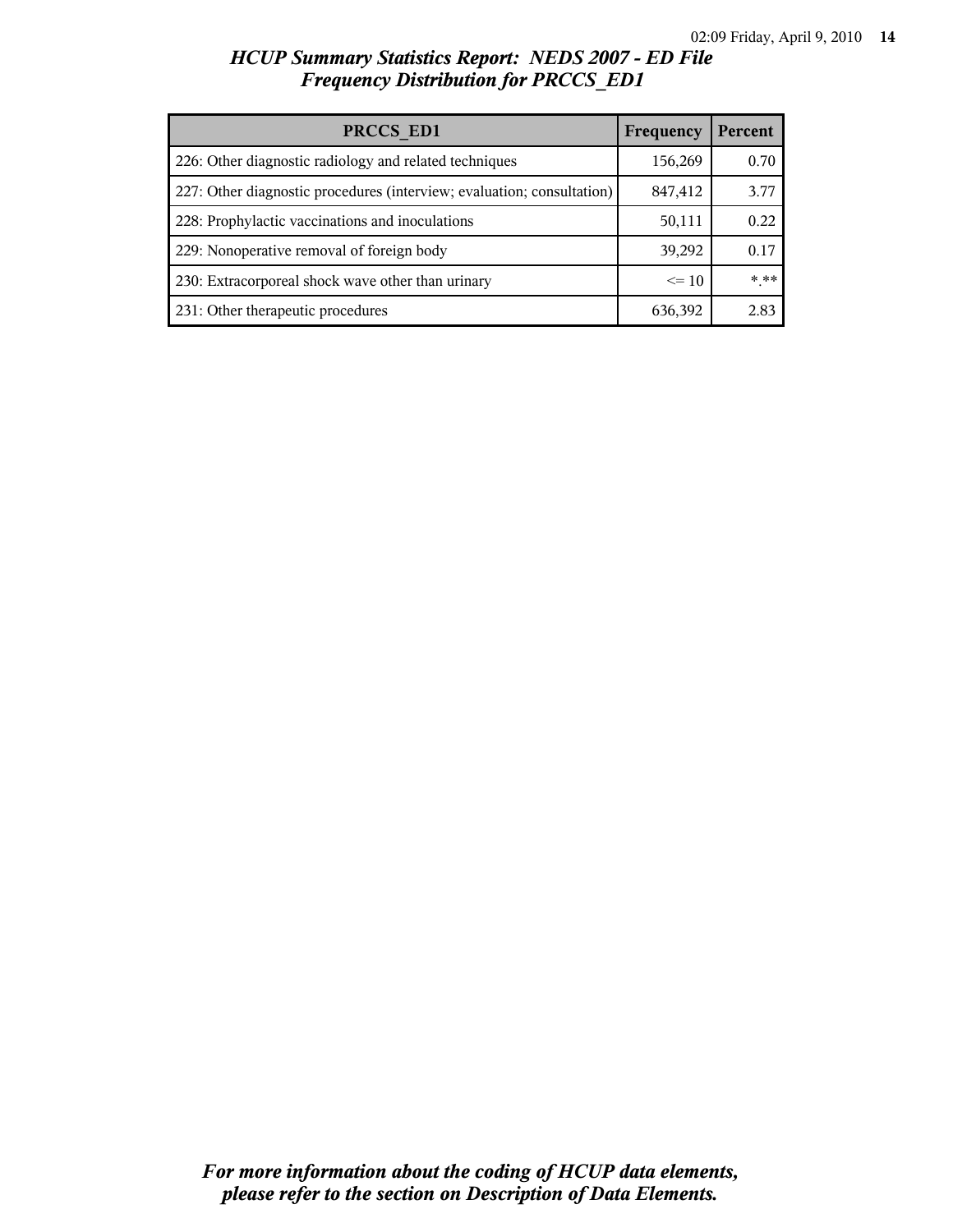| PR ED1                 | Frequency  | Percent |
|------------------------|------------|---------|
| Blank                  | 18,602,157 | 82.76   |
| Valid PR               | 3,842,390  | 17.09   |
| Inconsistent PR (incn) | 942        | 0.00    |
| Invalid PR (invl)      | 31,250     | 0.14    |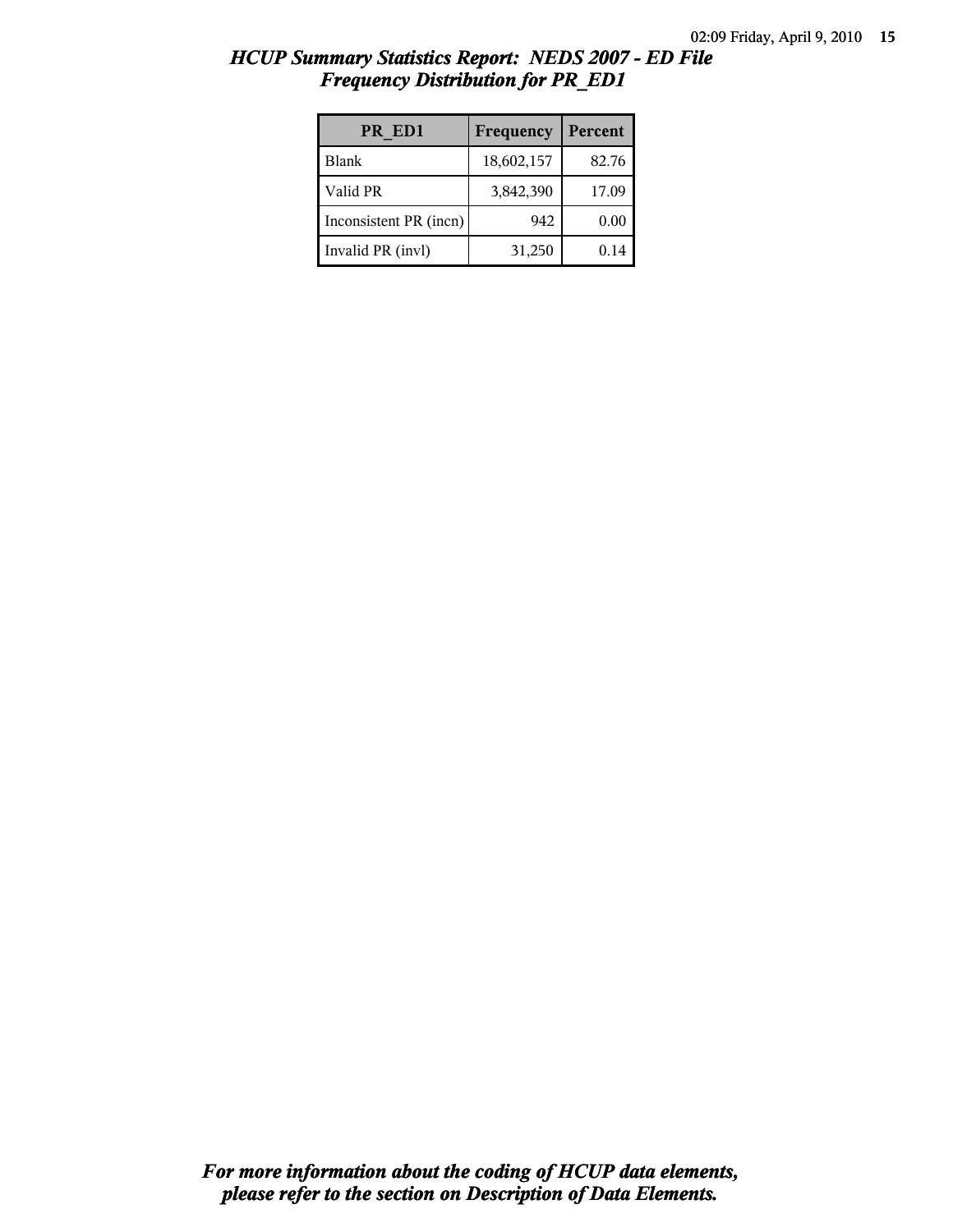### *HCUP Summary Statistics Report: NEDS 2007 - ED File Univariates of Selected Continuous Data Elements*

| <b>Moments</b>         |            |                         |            |
|------------------------|------------|-------------------------|------------|
| N                      | 22476739   | <b>Sum Weights</b>      | 22476739   |
| Mean                   | 4.59620647 | <b>Sum Observations</b> | 103307733  |
| <b>Std Deviation</b>   | 1.40710015 | Variance                | 1.97993084 |
| <b>Skewness</b>        | 5.16075765 | <b>Kurtosis</b>         | 67.8301758 |
| <b>Uncorrected SS</b>  | 519326059  | <b>Corrected SS</b>     | 44502386.7 |
| <b>Coeff Variation</b> | 30.6143808 | <b>Std Error Mean</b>   | 0.0002968  |

### *Variable: DISCWT (Weight to ED Visits in AHA universe)*

| <b>Basic Statistical Measures</b> |          |                            |          |
|-----------------------------------|----------|----------------------------|----------|
| Location                          |          | <b>Variability</b>         |          |
| Mean                              | 4.596206 | <b>Std Deviation</b>       | 1.40710  |
| <b>Median</b>                     | 4.558561 | <b>Variance</b>            | 1.97993  |
| Mode                              | 5.119790 | Range                      | 26.49940 |
|                                   |          | <b>Interquartile Range</b> | 1.40713  |

| Tests for Location: Mu0=0 |                  |          |                |         |
|---------------------------|------------------|----------|----------------|---------|
| <b>Test</b>               | <b>Statistic</b> |          | p Value        |         |
| Student's t               |                  | 15486.07 | Pr >  t        | < 0.001 |
| <b>Sign</b>               | M                | 11238370 | $Pr \ge =  M $ | < 0.001 |
| Signed Rank               |                  | 1.263E14 | $Pr \geq  S $  | < 0001  |

| <b>Quantiles (Definition 5)</b> |                 |  |
|---------------------------------|-----------------|--|
| Quantile                        | <b>Estimate</b> |  |
| 100% Max                        | 27.52544        |  |
| 99%                             | 8.42528         |  |
| 95%                             | 6.34021         |  |
| 90%                             | 5.86047         |  |
| 75% Q3                          | 5.11979         |  |
| 50% Median                      | 4.55856         |  |
| 25% Q1                          | 3.71266         |  |